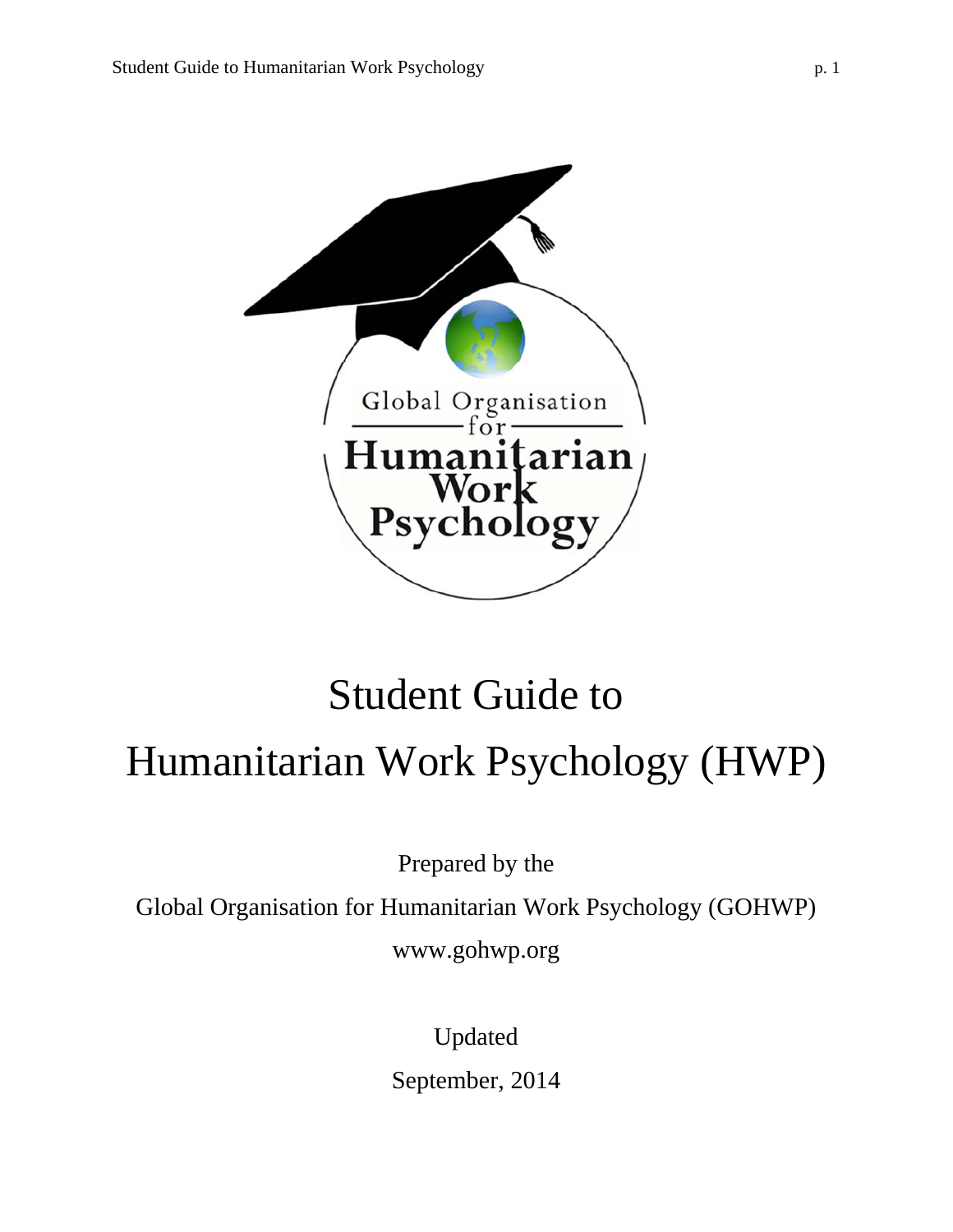# **Table of Contents**

|    | 1. What is humanitarian work psychology (HWP)?                  |       |  |  |
|----|-----------------------------------------------------------------|-------|--|--|
| 2. | What is GOHWP?                                                  | p. 4  |  |  |
| 3. | Why study HWP?                                                  | p. 5  |  |  |
| 4. | What topics can I study in HWP?                                 | p. 7  |  |  |
| 5. | HWP content domain - sample issues, questions, and publications | p. 9  |  |  |
| 6. | Where can I study HWP?                                          | p. 10 |  |  |
|    | 7. Profiles of students and recent graduates                    | p. 10 |  |  |
|    | Inusah Abdul-Nasiru                                             | p. 11 |  |  |
|    | Judith Marasigan de Guzman                                      | p. 12 |  |  |
|    | <b>Garett Howardson</b>                                         | p. 13 |  |  |
| 8. | <b>Literature and References</b>                                | p. 14 |  |  |
|    | Additional reading about HWP                                    | p. 14 |  |  |
|    | Examples of HWP-related research by theme                       | p. 15 |  |  |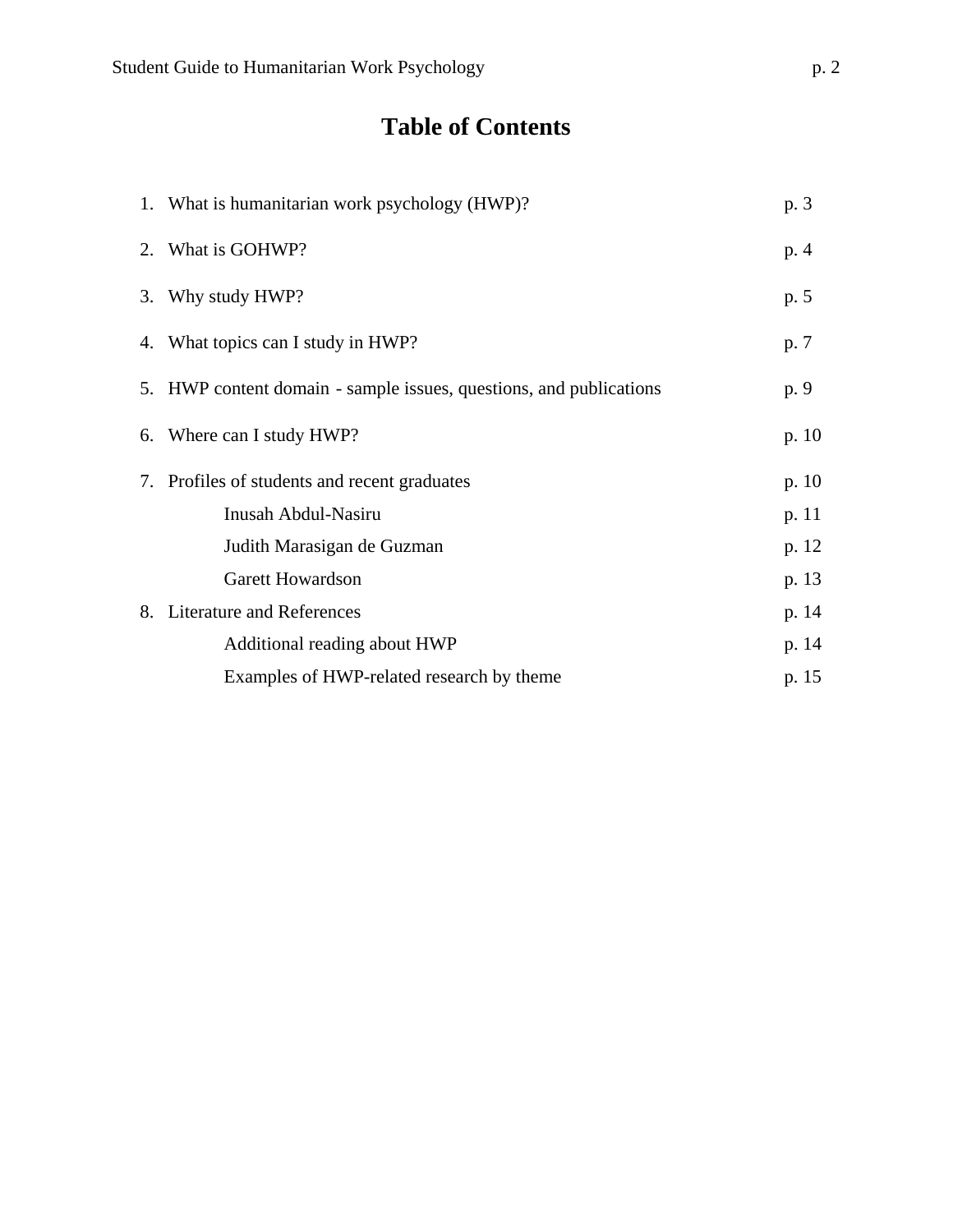### **What is humanitarian work psychology (HWP)?**

Humanitarian work psychology is a diverse and growing topic within the field of industrialorganisational (I-O) psychology. When explaining HWP to advisors, professors, or other students, it's useful to first highlight the basic definition of HWP.

# **Humanitarian work psychology concerns the synthesis of organisational, industrial, work, and other areas of psychology with deliberate and organised efforts to enhance human welfare.**

The key to the definition is the expression "deliberate and organised efforts to enhance human welfare". What does this mean? Simply put, these are activities that are specifically designed to help others and that require people to work together. For example, getting volunteers to provide relief supplies after a natural disaster would be both organised because it requires the coordination of the volunteers and deliberately focused on improving human welfare because it is designed to alleviate the suffering of those affected by the natural disaster.

Often, but not always, deliberate and organised efforts to enhance human welfare are forms of "humanitarian work" (hence the name!). However, it is important to point out that HWP also focuses on forms of work that are not traditionally thought of as "humanitarian". For example, employees of a corporation who work together to create a diversity-awareness program to benefit minority members of the corporation are of potential relevance to HWP because they are both organised and focused upon improving the welfare of others – in this case, the welfare of minority employees.

In one sense, the definition of HWP is very broad. Take the examples given above. What do a corporate diversity-awareness program and the response to a natural disaster have in common? What they have in common, and what sets HWP apart from other areas of psychology, is the organised action of working to "help" others. This is a special form of work which requires unique considerations. These considerations include having to ask questions like: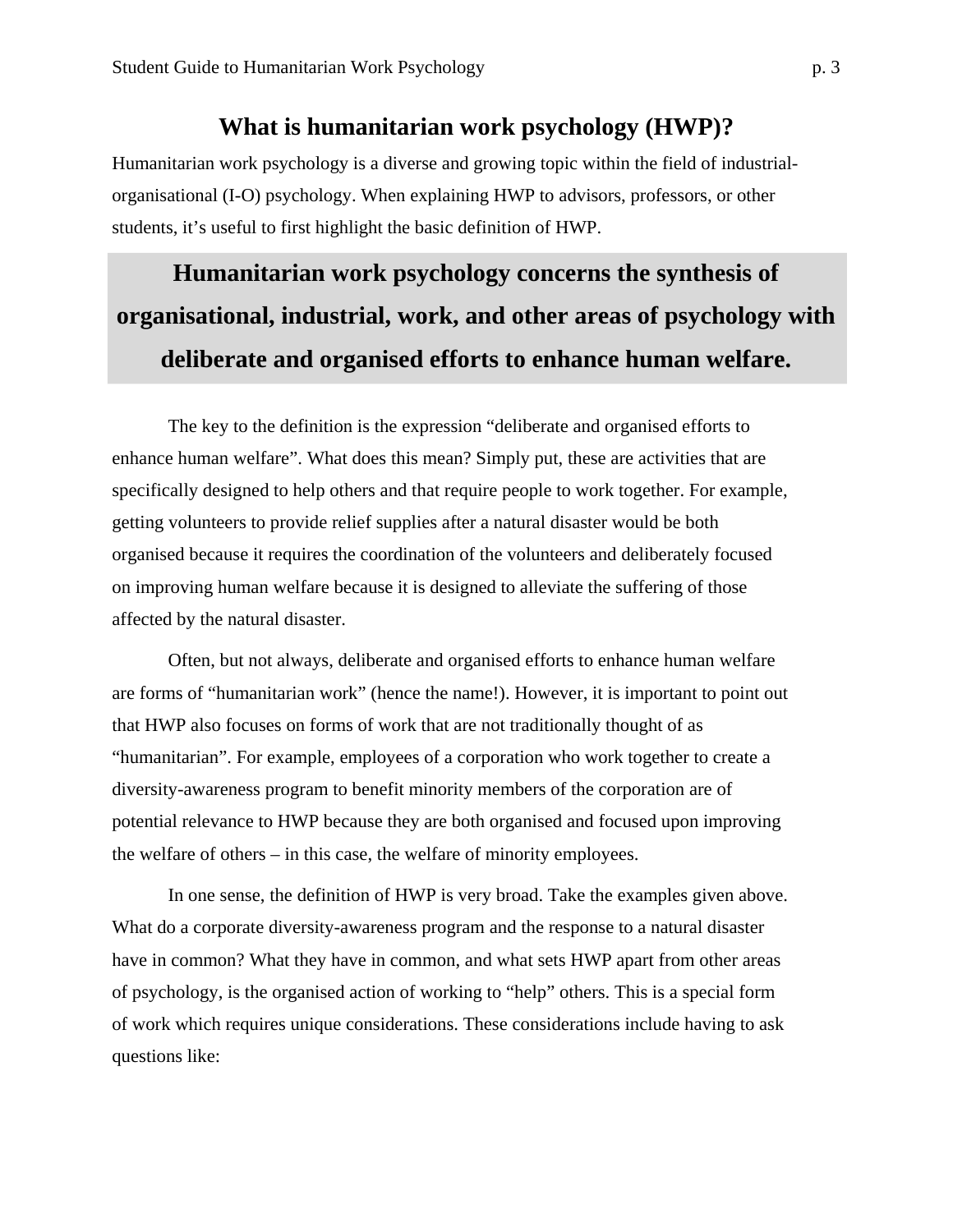*How is working with vulnerable, impoverished, or disadvantaged populations different than helping other populations?* 

*How can we measure whether a humanitarian initiative has been successful? What are the best criteria? The number of houses built? People's satisfaction with the assistance that has been provided?* 

*What is the most efficient way to empower others in the workplace?* 

In order to understand what HWP is, it helps to know what HWP is not. Humanitarian work psychology is NOT:

- A specific group or organisation you can study HWP no matter what your affiliation, background, or professional status; while the Global Organisation for Humanitarian Work Psychology (GOHWP) is devoted to promoting HWP, we make no claim to be the only people who can practice it;
- A discipline that only considers humanitarian work. Despite its name, HWP relates to a large number of organised efforts to enhance human welfare – from corporate social responsibility to diversity training.

# **What is GOHWP?**

GOHWP is a coalition of individuals from low- to high-income countries devoted to supporting the field of humanitarian work psychology and its participants. GOHWP has its origins in a 2009 meeting of I-O psychologists who were interested in bringing together and promoting the work of the diverse industrial-organisational psychology scientists and practitioners from around the world who were actively engaging with forms of work devoted to the greater good. Becoming a member of the organisation opens the door to opportunities for communication with other members and to a range of valuable resources for students and others. For more information, and to become a member, go to www.gohwp.org.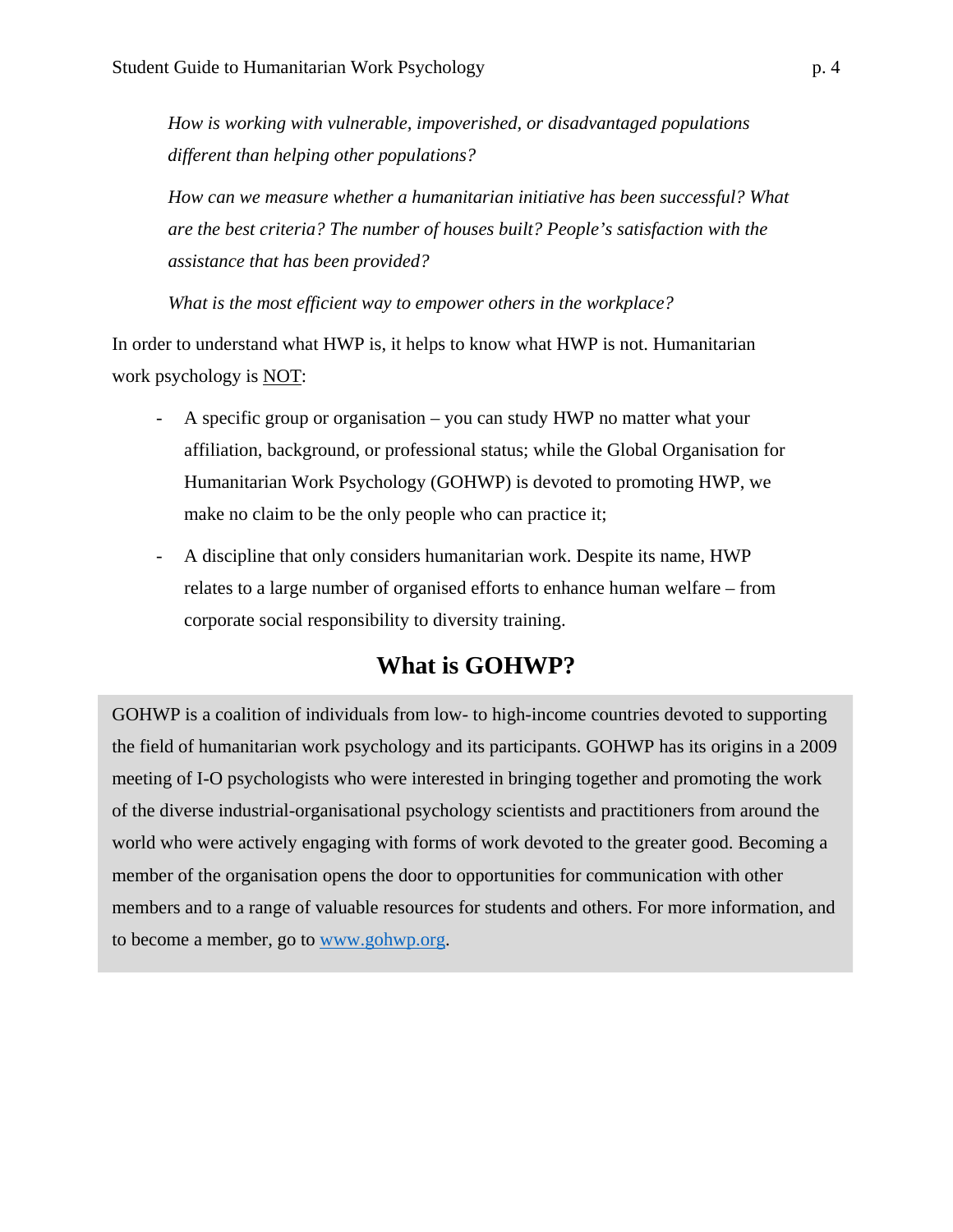### **Why study HWP?**

The easy answer is:

# **Getting people organised to help improve the welfare of others is one of the most important and exciting activities in our world today**.

From United Nations experts who work to bring peace and stability to impoverished and war-torn areas, to worker-organised campaigns to ensure that women are both respected and treated fairly in the workplace, HWP focuses on some of the most critical issues in today's world.

GOHWP believes that everyone who studies or practices organisational, industrial, or work psychology should care about and consider HWP. Why? Because HWP is really just good industrial-organisational psychology. By "just good", we mean that HWP involves issues and methods that are important for everyone in the discipline.

Consider the following points:

# *1. HWP focuses on the financial, environmental, and social bottom-line*

HWP is concerned with all three parts of the so-called "triple bottom-line" which has gained increasing attention in the management and organisational sciences and that is a critical part of overall organisational responsibility (see Aguinis, 2011 [Professional Ethics and Practice topical section]). Because of HWP's focus, those who study and practice it are prepared to help organisations become better global citizens and to help the world by ensuring that organisations contribute to the greater good. This not only includes activities like corporate social responsibility but also includes the ways in which business growth and effectiveness can be translated into increased living standards for disadvantaged communities. It is becoming increasingly clear that organisational responsibility is important to society, the organisation, and the health and wellbeing of members of organisations.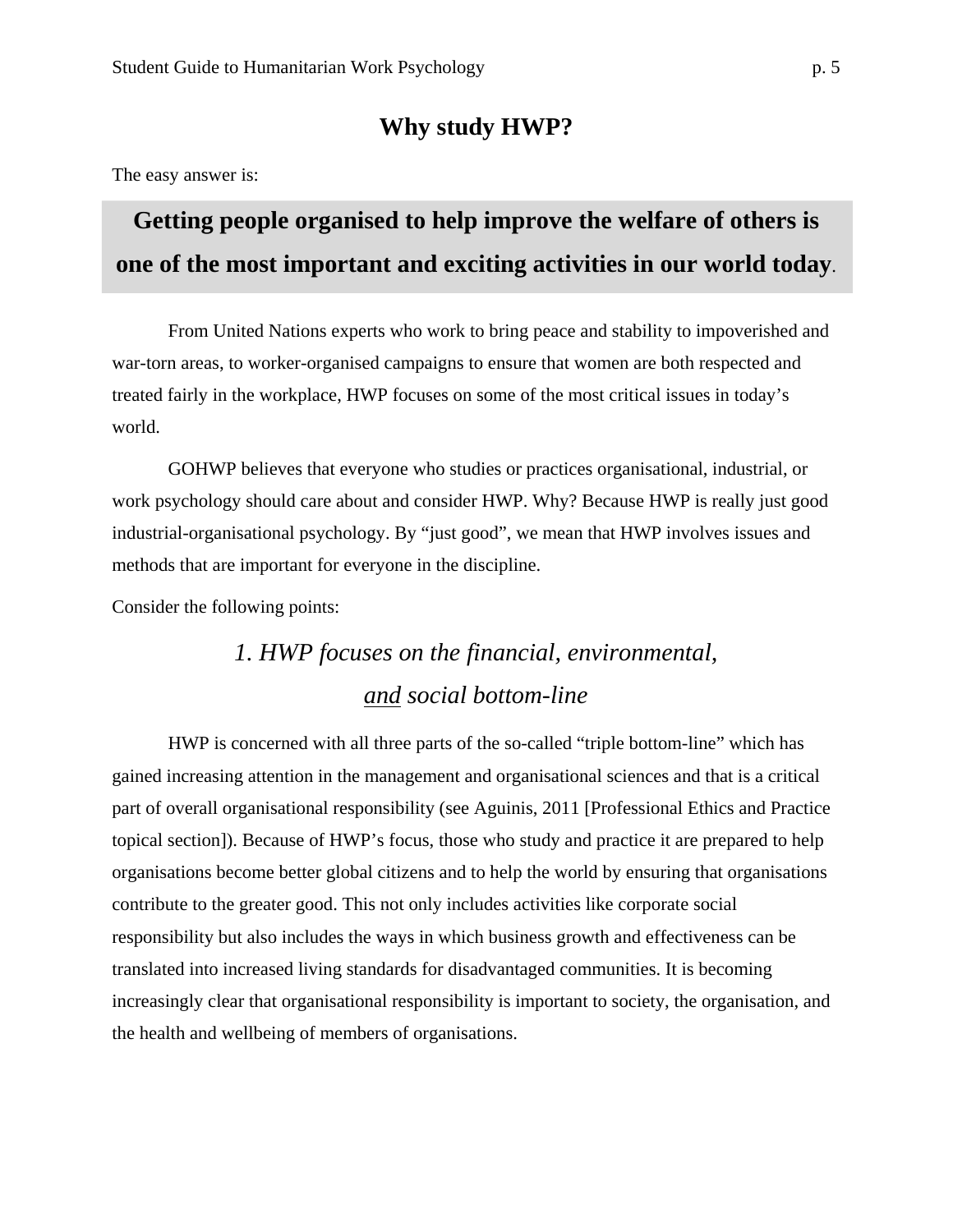### *2. HWP focuses on issues in the majority world*

HWP is often focused on societal and organisational issues that are of critical importance to everyone – especially the vast majority of the world's population that lives outside of higherincome Western countries. These issues include: economic insecurity and inequality, high unemployment rates, open conflict and warfare, diseases and illnesses like HIV/AIDS and malaria, and rapid social and environmental change (see Gelfand, 2008 [Professional Ethics and Practice topical section]). While these issues affect everyone in our world, they are especially important to the "Global South" or the "majority world" – parts of the globe that are underrepresented and understudied in the dominant discourse of the behavioural sciences. Simply put, we don't know a lot about the issues that matter the most to the majority of the world's populations or about organisational behaviour in settings different from the Western and high-income countries where industrial-organisational psychology has emerged from and grown. Expanding our collective understanding of these issues is not only important for scientific and humanitarian purposes – it is also necessary for the discipline of I-O psychology to stay relevant in today's world. Consider that the vast majority of the world's economic growth comes from the majority world – and where economic growth is, so too are organisations that need I-O psychologists.

# *3. HWP exemplifies the scientist-practitioner-humanist model*

As the I-O psychology scholar and ethicist Joel Lefkowitz has argued, psychologists – including I-O psychologists – have a duty to support human welfare around the globe (Lefkowitz, 2008 [Professional Ethics and Practice topical section]). Indeed, this is an explicit part of many psychologists' professional codes of ethics. Thus, it is not enough for I-O psychologists to be both scientists and practitioners, they must also be "humanists" who consider and engage with the inevitable social implications of their work. In this way, for example, it is not enough to ask, "can we improve this organisation's bottom-line by introducing a selection instrument" – I-O psychologists must also ask "should we do so" and "what are the broader social ramifications for doings so?" Engaging with the social and humanitarian implications of our work is neither straightforward nor easy. However, being familiar with scholarship in the area of HWP can help I-O psychologists to better understand the societal and community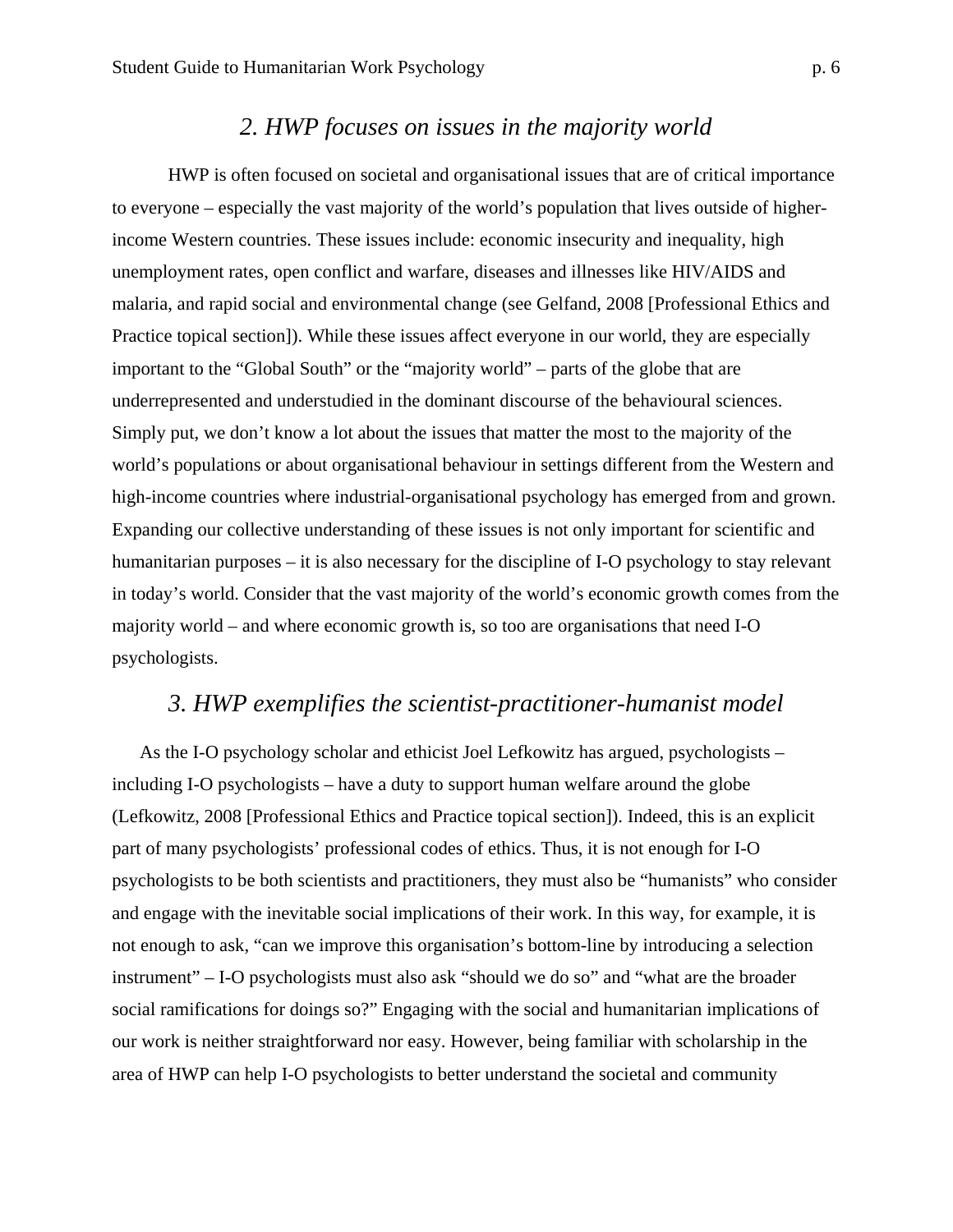implications of their work – which will ultimately make them better humanitarians, practitioners, and scientists.

## **What topics can I study in HWP?**

Anything! Virtually any issue in I-O psychology – from selection to teamwork to organisational change – is relevant to the greater good and to deliberate and organised efforts to enhance human welfare. In addition, humanitarian work psychologists can work in almost any setting – be it as an academic researcher or a hands-on practitioner with humanitarian organisations.

There are at least three ways to explore what to study or focus on within HWP:

First, in order to prompt thinking about the range of issues that HWP covers, we have included a table (p. 9) which divides the content areas of HWP into various themes based upon major topics in I-O psychology and various types of organisations/sectors in which humanitarian work psychologists might work. Example research and/or practice questions are provided for each part of the table. References for example publications within each I-O topic are also included.

A second way to explore what to study and/or do with a focus on HWP is to review existing literature in the area. In the Literature and References section (p. 14), we have included references for select publications about HWP and examples of major research topics within HWP.

A third way to explore possible academic and career paths is to speak directly with current HWP researchers and/or practitioners. Conducting informational interviews to find out about what someone is doing, how they came to do it, and what they have learned is perhaps the best way to find out more about HWP and what it is that you personally want to do in your career. You might be surprised to learn how ready and willing people are to sit down and talk about themselves and their work! As a starting point, we have included the profiles of three graduate students from across the globe who have begun to focus on HWP-related issues. You can find their profiles below in the Profiles of Students and Recent Graduates section (p. 10). By becoming a member of GOHWP, you can also reach out to our other members to ask them about what they do.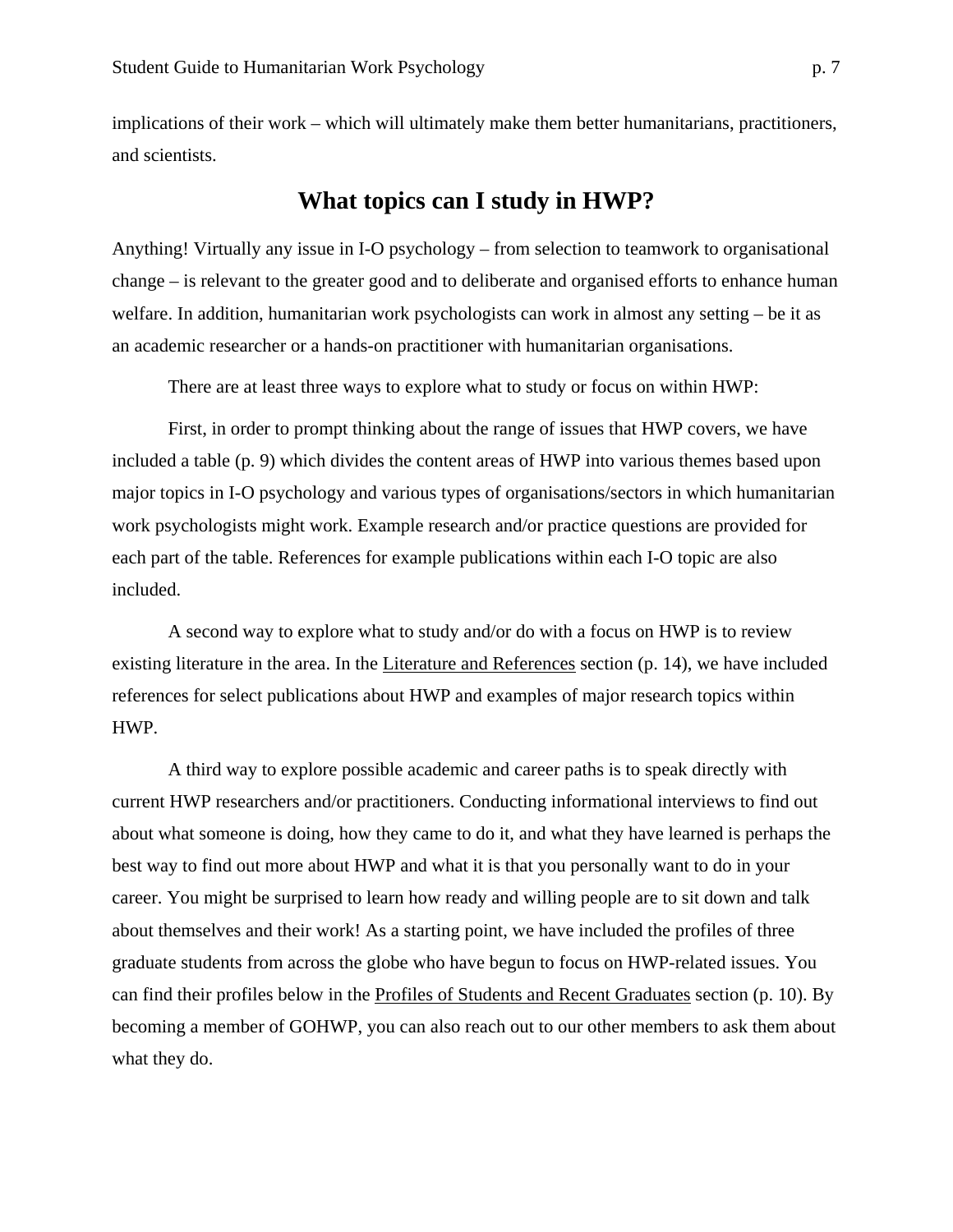Still not sure who to contact? First figure out what subjects you are interested in and who are the leaders in that area of research by finding out who is publishing and doing practical work in that area. Resources like PsycInfo and Google Scholar can tell you about research while newsletters from professional associations are often a good starting point to find out about applied work and goings-on within academic disciplines – for example, GOHWP publishes a newsletter (see here) – as does the Society for Industrial-Organizational Psychology (see here) and the International Association for Applied Psychology (see here). Many professional associations also maintain a list of their members and their contact information.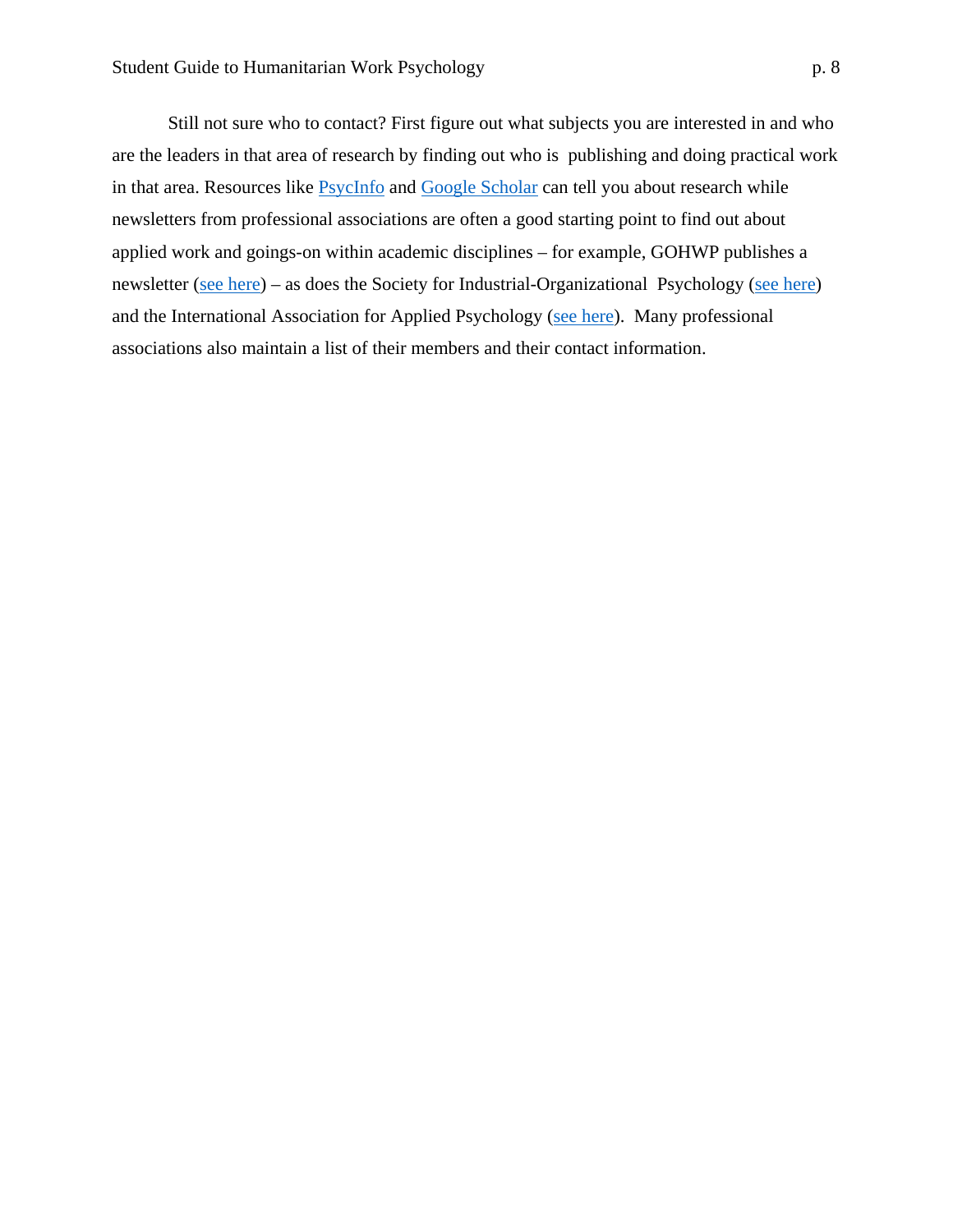|                                               |                |                                                             |                                                                                                                                           | Humanitarian Work Psychology Content Domain                                                                                  |                                                                                                                                |                                                                                                             |
|-----------------------------------------------|----------------|-------------------------------------------------------------|-------------------------------------------------------------------------------------------------------------------------------------------|------------------------------------------------------------------------------------------------------------------------------|--------------------------------------------------------------------------------------------------------------------------------|-------------------------------------------------------------------------------------------------------------|
|                                               |                |                                                             | Examples of topics, questions, and publications across the content area of humanitarian work psychology.                                  | <b>Types of Organisations/Sectors</b>                                                                                        |                                                                                                                                |                                                                                                             |
|                                               |                |                                                             |                                                                                                                                           |                                                                                                                              |                                                                                                                                |                                                                                                             |
|                                               |                |                                                             | Aid Donors:<br>Aid Organisations, Not-for-Profits, and<br>Governmental/Intergovernmental<br>Organisations                                 | Aid Recipients:<br>Disadvantaged, Vulnerable, and/or<br>Marginalised Private Citizens and<br><b>Local Communities</b>        | For-Profit Businesses and<br>Corporations                                                                                      |                                                                                                             |
| Examples of organisations                     |                |                                                             | Save the Children, Greenpeace<br>International, United States Agency for<br>International Development, and the<br><b>United Nations.</b>  | Orphans, those affected with<br>HIV/AIDS, impoverished communities,<br>and pregnant mothers.                                 | Individual entrepreneurs in lower-<br>income settings, small businesses,<br>Microsoft, and Coca-Cola.                          | Example Publications [with the<br>respective literature subsection]                                         |
| Areas of industrial-organisational psychology | Industrial     | Work analysis                                               | How is humanitarian and aid work<br>shared between international teams and<br>humanitarian organisations?                                 | What is the nature of domestic work<br>and how might the skills needed for<br>that work translate into formal<br>employment? | How is the job of an entrepreneur<br>different in lower-income settings<br>from that in high-income settings?                  | Gielnik and Frese (2013)<br>[Entrepreneurship and economic<br>growth]                                       |
|                                               |                | Selection and<br>recruitment                                | What are the knowledge, skills,<br>abilities, and other characteristics that<br>make for effective aid and disaster<br>workers?           | What is the role for vocational<br>guidance in countries with<br>exceptionally high levels of<br>unemployment?               | How can promising entrepreneurs<br>in lower-income settings be<br>identified?                                                  | Hui, Zhou, Chan, Zhang, and<br>Fan (2013) [Volunteers and<br>Humanitarian workers]                          |
|                                               |                | Performance<br>appraisal/<br>management and<br>remuneration | What are the effects of the dual-salary<br>system in aid organisations where<br>expatriates are paid more than locals?                    | What are the effects of pay<br>discrimination on women and<br>minorities?                                                    | What are the effects of inequality in<br>pay within a business on that<br>business's health and effectiveness?                 | Carr, McWha, MacLachlan, and<br>Furnham (2010) [Dynamics in<br>Humanitarian/Not-for-Profit<br>Organisation] |
|                                               |                | Training and<br>development                                 | How can humanitarian aid workers be<br>best prepared to deal with the<br>challenges they face in the field?                               | How can I-O psychologists assist<br>training and workforce development<br>efforts in lower-income settings?                  | How can successful entrepreneurial<br>skills be trained in lower-income<br>settings?                                           | Birch and Miller (2005)<br>[Volunteers and humanitarian<br>workers]                                         |
|                                               | Organisational | Leadership                                                  | How is leadership in humanitarian and<br>non-profit organisations different than<br>in for-profit organisations?                          | How can community leadership be<br>fostered and co-opted to assist<br>community development projects?                        | What is the most effective way for<br>a leader to promote organisational<br>responsibility/corporate social<br>responsibility? | Lombardo, Schneider, and<br>Koppes Bryan (2013)<br>[Corporate Social<br>Responsibility]                     |
|                                               |                | Worker<br>motivation                                        | What is the best way to motivate<br>volunteers involved in humanitarian<br>aid work?                                                      | What is the best way to motivate<br>community health workers?                                                                | What impact do corporate social<br>responsibility efforts have on<br>worker motivation?                                        | Franco, Bennett, and Kanfer<br>(2002) [Volunteers and<br>humanitarian workers]                              |
|                                               |                | Worker health<br>and well-being                             | How can the health and well-being of<br>humanitarian workers be supported<br>while they are in conflict- and crisis-<br>affected regions? | In what ways can people affected by<br>HIV/AIDS be better incorporated into<br>the formal workforce?                         | How can/should organisations<br>support the health of their workers<br>in regions affected by disease and<br>malnutrition?     | Ager, Pasha, Yu, Duke,<br>Eriksson, and Cardozo (2012)<br>[Volunteers and humanitarian<br>workers]          |
|                                               |                | Organisational<br>culture, change,<br>and development       | How can a culture that promotes<br>accountability to and the empowerment<br>of aid recipients be developed?                               | How can a culture conducive to<br>empowerment be created in community<br>organisations?                                      | What sort of organisational cultures<br>are helpful in promoting<br>organisational responsibility?                             | King, Hebl, George, and<br>Matusik (2010) [Diversity and<br>minorities]                                     |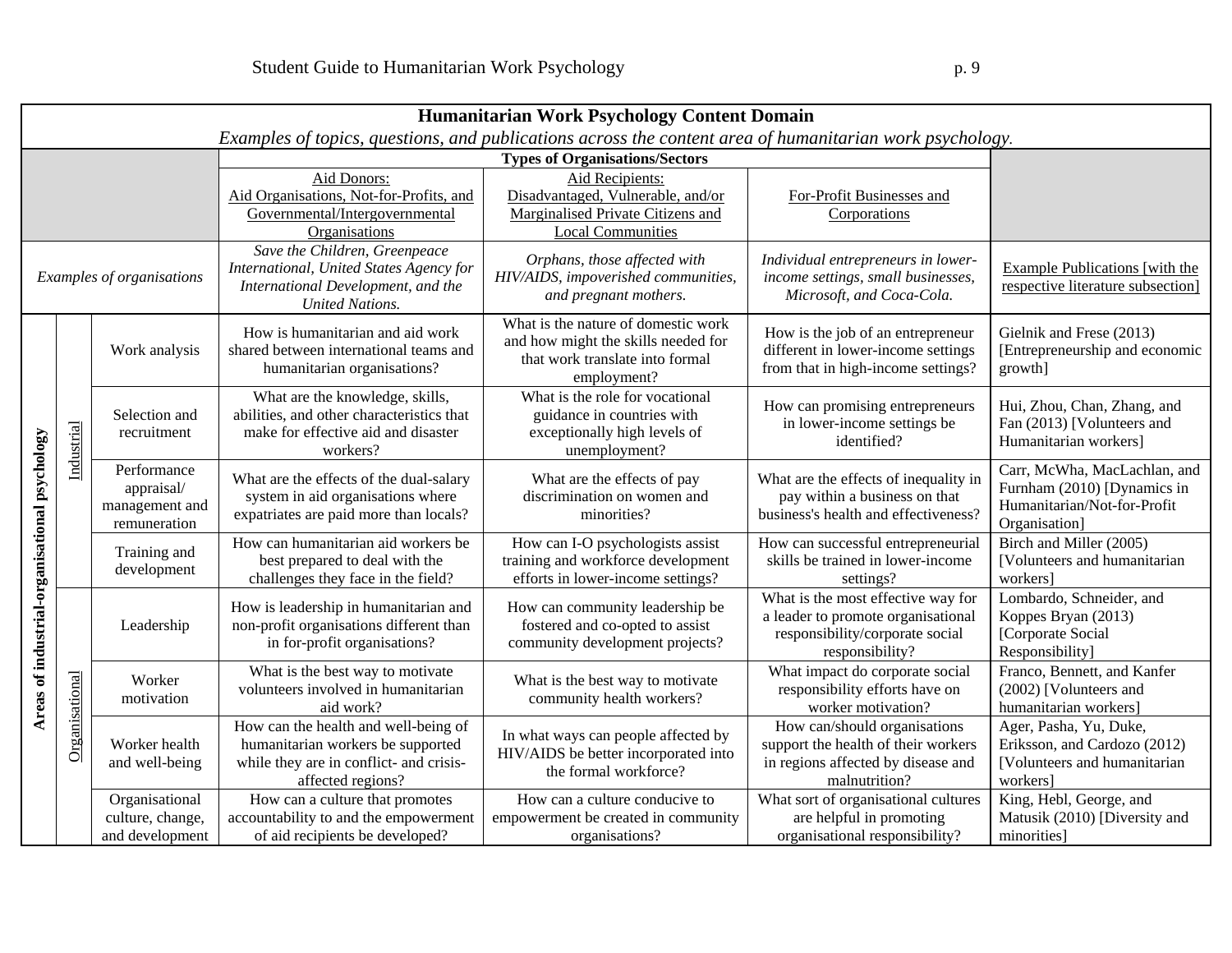### **Where can I study HWP?**

The short answer is that you can study HWP anywhere there is a program in organisational, industrial, or other related areas of psychology (for example, human resource management or social psychology). Because virtually any issue in I-O psychology – from selection to teamwork to organisational change – is relevant to HWP, there are no limitations on what, or where, you can study it.

Depending on your interests and goals, you might want to choose a program that already has begun to focus on HWP, or you might want to work with a faculty member or other students to create such a focus. There are advantages to both options. For example, if a program already has a faculty member or student who is interested in and/or focusing on HWP, you likely do not need to make the case for why the subject is both important and relevant and you might be able to join in on existing HWP-related research or applied projects. However, if a program does not have a current focus on HWP, you have the opportunity to make the case for it and to lead the way in HWP-related study, research, or work.

A good way to identify programs that are, or might be willing to focus on HWP-related issues is by looking at the research interests of faculty members of various programs. Are they interested in social responsibility, the greater good, or other aspects of HWP? Are you both interested in similar topics? If so, it might be worth approaching them to see if they would be interested in having you as a student. One good way to get involved in a program is by offering to volunteer in a faculty member's research lab.

# **Profiles of Students and Recent Graduates**

In the next three pages, we profile two students and one recent graduate who have chosen to focus on HWP-related topics in their studies. While the backgrounds and interests of these students are unique, they share a passion for understanding and helping to support deliberate and organised efforts to enhance human welfare. In each profile, we learn about how each student became interested in HWP, what their current interests are, and what they hope to do in their future, or current, careers.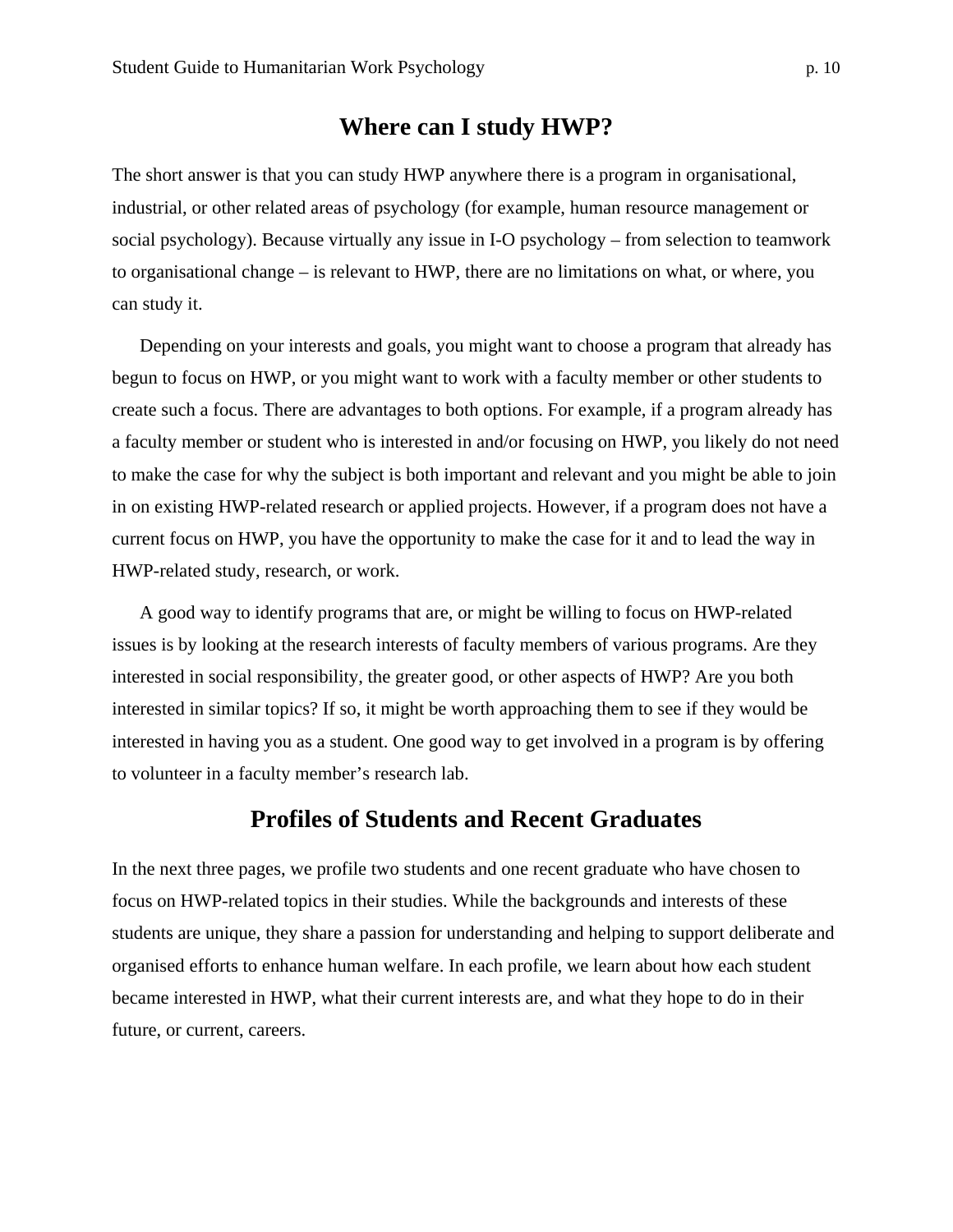# *Inusah Abdul-Nasiru – University of Ghana Republic of Ghana*

At the time of writing, Inusah was a doctoral student, and lecturer, at the Department of Psychology, University of Ghana. He is from the Volta Region of Ghana and is on track to become the first industrial-organisational psychologist to earn a PhD from a Ghanaian institution of higher education. In 2012-2013, Inusah was a visiting student-scholar at North Carolina State University where he worked in Professor Lori Foster Thompson's IOTech4D Lab.

### **How did you become interested in HWP?**



"My background as someone who grew up and worked in varied rural settings played a significant role. After graduating from university with a degree in psychology, I worked in Ghana for a development project sponsored by the United States Agency for International Development (USAID). With my background in psychology, I saw how issues like training, performance appraisal and monitoring were crucial to community development and the welfare of Ghanaian society, hence my interest in HWP."

### **What are your current interests?**

"I am currently completing my dissertation on the role of organisational culture and change readiness in successful change implementation in universities. Ghana, like most of the countries in West Africa, is changing rapidly and the ability of its work organisations including universities to adapt to those changing conditions is important for national development. I have further interest in teaching HWP-related topics – like psychology and poverty reduction."

### **What are your career plans?**

"I am currently in academia but eventually I plan to work as a practitioner in order to bring research-tested solutions to the challenges that face organisations in Ghana and beyond. I-O psychology is not well represented in Ghana, but the discipline's potential is very great."

### **What advice would you give to current/future students considering a focus in HWP?**

"I would encourage them to see HWP as a very diverse and growing area of I-O psychology and to apply I-O to address challenges facing humanity such as poverty and fairness in workplaces."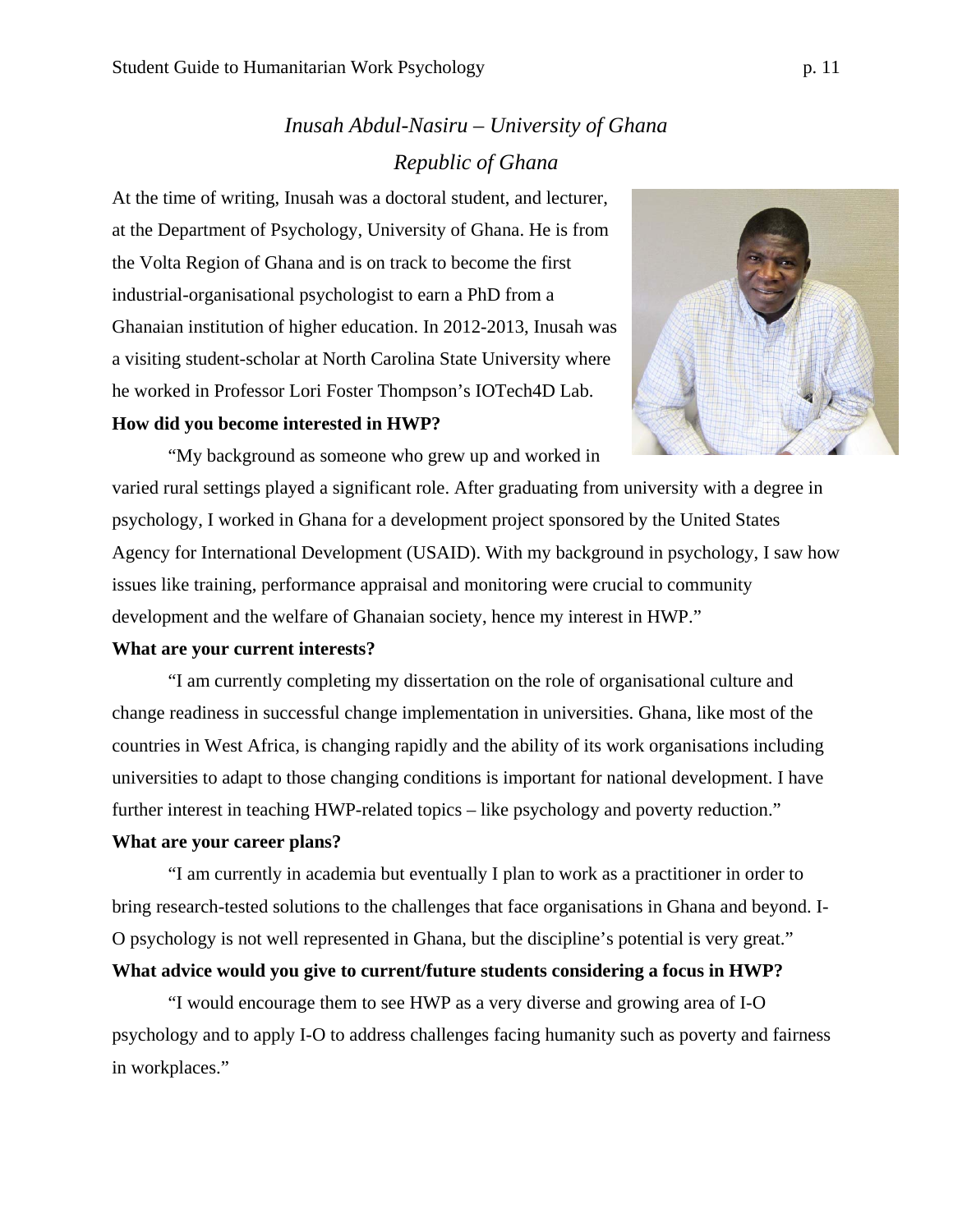# *Judith Marasigan de Guzman –Ateneo de Manila University Republic of the Philippines*

As of June 2014, Judith is working as a Peace Program Officer in the Planning, Monitoring and Evaluation Unit of the Office of the Presidential Adviser on the Peace Process in the Republic of the Philippines. Her work focuses on monitoring and evaluating peacebuilding interventions in areas that are affected by and vulnerable to conflict. Judith is a fellow of the Ryoichi Sasakawa Young Leaders Fellowship Fund (SYLFF), a collaborative initiative of The Nippon



Foundation and The Tokyo Foundation. In 2011, Judith interned at the Poverty Research Centre based in Massey University in New Zealand and worked under the direction of Prof. Stuart Carr. **How did you become interested in HWP?** 

"I first came to be involved in peace and development work when I worked as an assistant in a research project on the different narratives that surround armed conflict in Mindanao in the southern part of the Philippines. This was followed by exposure to trainings on peacebuilding as part of a local NGO that sought to train young people from different religious, ethnic and geographical backgrounds to become peace leaders in their own communities. HWP provided me with a "handle" to look at these issues. In order to better understand and assist in this work, I pursued a PhD in social-organizational psychology."

### **What are your current interests?**

"In my current work, I utilize my background in social psychology to help design monitoring and evaluation tools and studies for peacebuilding interventions, as well as to train various stakeholders on conflict-sensitivity and peace promotion as applied to the various stages of project development and management. I am most inspired when I see communities coming together to work for peace, struggling together to overcome biases, differences and challenges." **What have been one of your biggest challenges?** 

"Peacebuilding work, with all its inherent difficulties and setbacks, is indeed challenging. Personally, one of my biggest challenges in this work involves maintaining balance between remaining passionate and connected to the ground and maintaining a certain degree of distance and objectivity. Also, managing stress in the face of work that necessitates long hours, multiple tasks, and continuous improvement also proves to be a significant challenge in this work."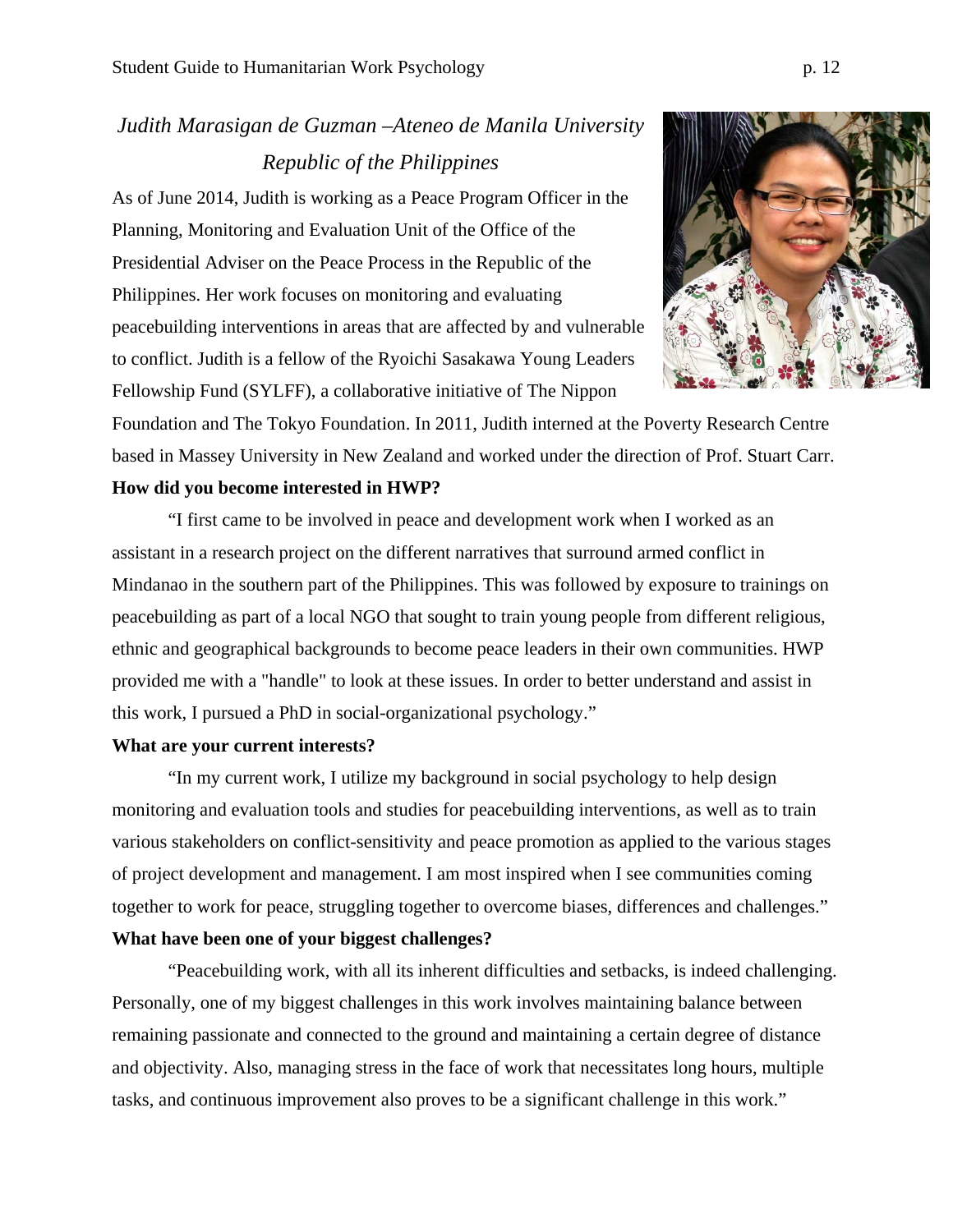# *Garett Howardson – The George Washington University United States of America*

At the time of writing, Garett is a doctoral candidate in I-O psychology at The George Washington University and is a Consortium Research Fellow at the Foundational Sciences Research Unit of the United States Army Research Institute. He is the winner of the James C. Johnson student competition for his paper on affective training reactions. Garett has also taught courses including a class on I-O psychology.



#### **How did you become interested in HWP?**

"The opportunity arose to start working on an HWP-related project through the work of Dr. Tara Behrend, who is faculty at my program. I worked with her and others on a project examining the role of information communication technologies in development efforts from an I-O perspective. We coded articles from a past Information and Communication Technologies for Development (ICTD) conference to identify places where I-O knowledge (e.g., selection, training, teamwork) could be applied to improve ICTD intervention efforts."

#### **What are your current interests?**

"My general research interests centre very broadly on the self-regulatory processes (i.e., goal-setting, goal-striving) of how people learn to perform work. I see these interests as relevant to HWP for two reasons. First, many ICTD intervention efforts rely on introducing a new technology to people for the first time – which requires motivation and self-regulation. Second, I'm interested in the self-regulatory processes of technology entrepreneurs introducing the intervention. It's common knowledge that even successful entrepreneurs fail multiple times. What makes someone want to persist with intervention ideas when faced with difficulties?" **What are your career plans?**

"I hope to complete my studies, move on to an academic position and continue researching the ideas above. Although I am very interested in theory, I consider myself to be an applied psychologist and I believe it is important to apply one's work to improve the state of humanity."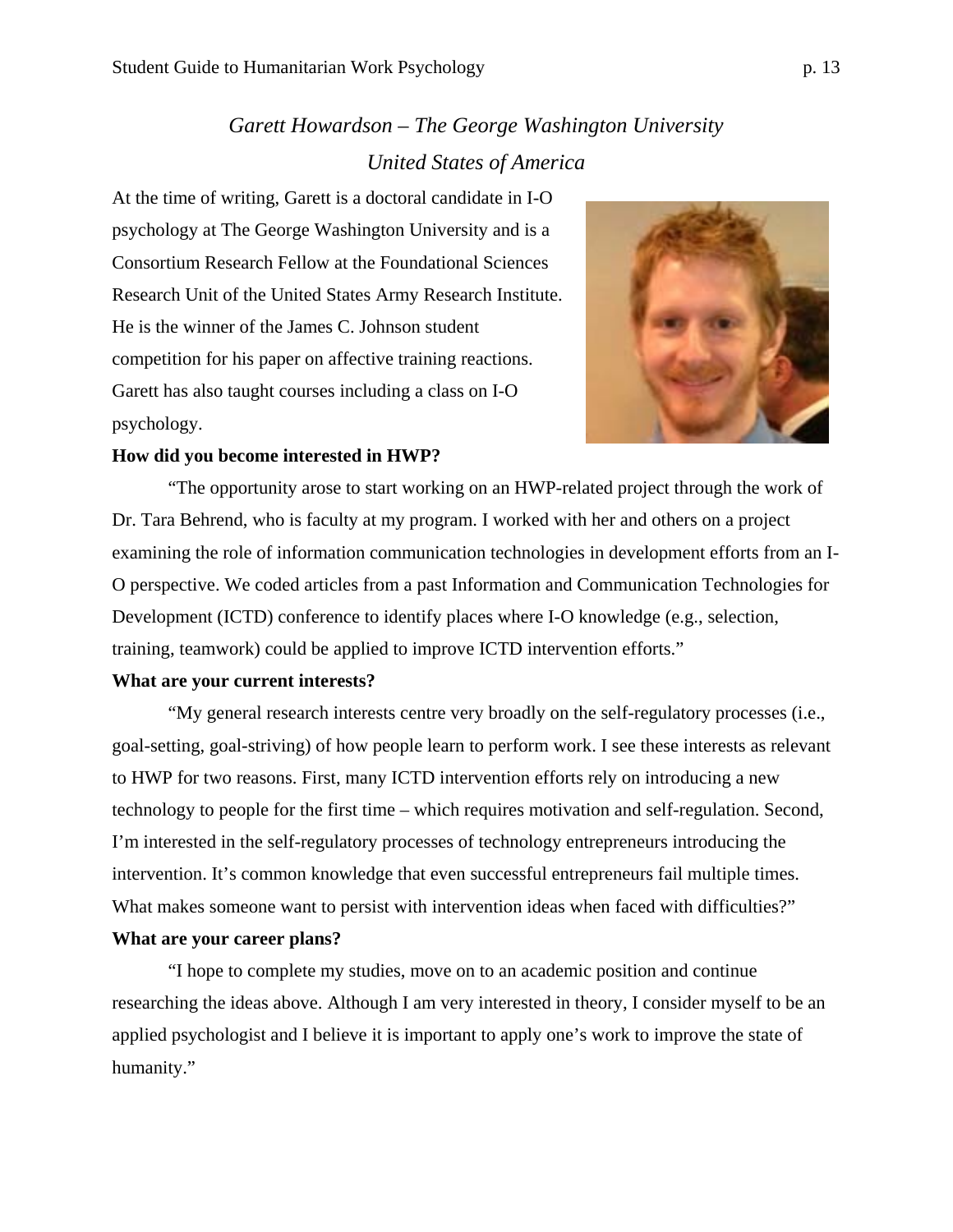### **Literature and References**

### Additional reading about HWP

### **Books**

- Carr, S.C., MacLachlan, M., & Furnham, A. (2012). *Humanitarian work psychology*. New York, NY, United States: Palgrave-Macmillan.
- McWha, I., Maynard, D. C., & Berry, M. O. (Eds.). (In progress). *Humanitarian work psychology and the global development agenda: Case studies and interventions.* London, United Kingdom: Taylor & Francis.
- Olson-Buchanan, J. B., Koppes Bryan, L. L., & Thompson, L. F. (Eds.). (2013). *Using industrial-organizational psychology for the greater good: Helping those who help others*. New York, NY, United States: Routledge.
- Reichman, W. (Ed.). (In press). *Industrial and organizational psychology help the vulnerable: Serving the underserved*. New York, NY, United States: Palgrave-Macmillan.

### **Book Chapters**

- Carr, S. C., & Bandawe, C. (2011). Psychology applied to poverty. In P. Martin, F. Cheung, M. Kyrios, L. Littlefield, M. Knowles, J. M Prieto, & J. B. Overmier (Eds.), *The International Association of Applied Psychology Handbook of Applied Psychology* (pp. 639-662). Brisbane: Wiley-Blackwell.
- Gloss, A. E., & Thompson, L. F. (2013). I-O psychology without borders: The emergence of humanitarian work psychology. In J. B. Olson-Buchanan, L. L. Koppes Bryan, & L. F. Thompson (Eds.), *Using industrial-organizational psychology for the greater good: Helping those who help others* (pp. 353-393). New York, NY: Routledge.

#### **Articles**

- Berry, M. O., Reichman, W., Klobas, J., MacLachlan, M., Hui, H. C., & Carr, S. C. (2011). Humanitarian work psychology: The contributions of organizational psychology to poverty reduction. *Journal of Economic Psychology*, *32*, 240-247.
- Carr, S. C., MacLachlan, M., Reichman, W., Klobas, J., Berry, M. O., & Furnham, A. (2008). Organizational psychology and poverty reduction: Where supply meets demand. *Journal of Organizational Behavior*, *29*, 843-851.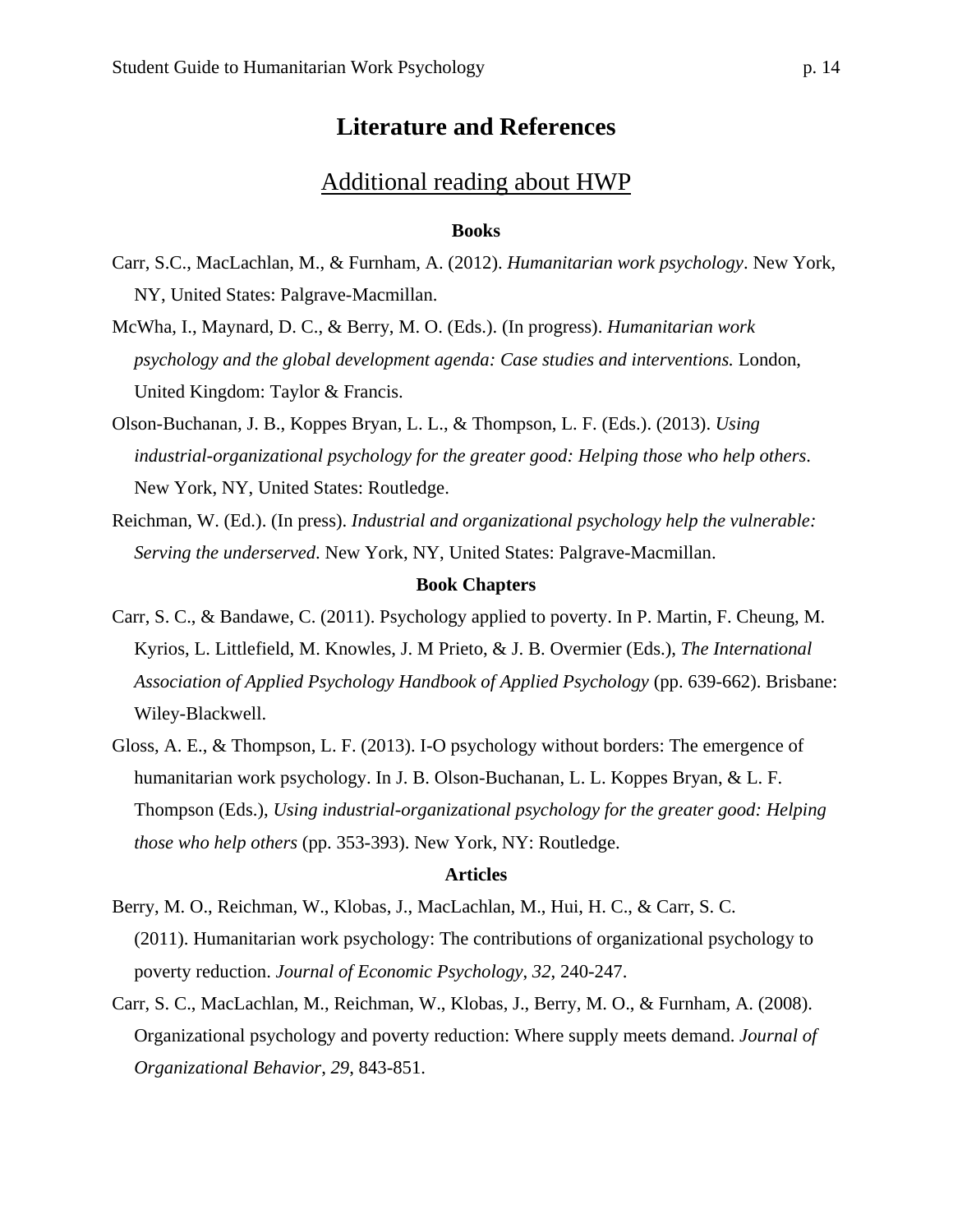- McWha, I., Gloss, A. E., Godbout, J., Marai, L., Abdul-Nasiru, I., Thompson, L. F., & Berry, M. O. (2013). Humanitarian work psychology: An emerging community of practice in I-O psychology. *Cross-Cultural Psychology Bulletin, 45-46,* 6-15. Retrieved from www.iaccp.org/drupal/sites/default/files/bulletin/web\_2013.pdf
- Thompson, L. F. (2009). Humanitarian work psychology: Examining work and organizational psychology's role in global poverty reduction. *International Association of Applied Psychology (IAAP) Division 1 Newsletter*, *2*, 27-31.

#### **White Papers and Reports**

- Carr, S. C., Thompson, L. F., Reichman, W., McWha, I., Marai, L., MacLachlan, M., & Baguma, P. (2013). Humanitarian work psychology: Concepts to contributions. *Society for Industrial and Organizational Psychology White Paper Series.* Retrieved from http://www.siop.org/WhitePapers/
- UNDP (United Nations Development Programme). (2014). Skills barriers and opportunities. In *The role of the private sector in inclusive development: Barriers and opportunities at the base of the pyramid* (A report by the Istanbul International Center for Private Sector in Development). Retrieved from http://www.undp.org/content/undp/en/home/librarypage/poverty-

reduction/private\_sector/barriers-and-the-opportunities-at-the-base-of-the-pyramid---the-/

# Examples of HWP-related research by theme

#### **Corporate Social Responsibility**

- Aguilera, R. V., Rupp, D. E., William, C. A., & Ganapathi, J. (2007). Putting the S back in corporate social responsibility: A theory of social change in organizations. *Academy of Management Review, 32*(3), 836-863.
- Lombardo, T., Schneider, S. Koppes Bryan, L. (2013). Corporate leaders of sustainable organizations: Balancing profit, planet, and people. In J. B. Olson-Buchanan, L. L. Koppes Bryan, & L. F. Thompson (Eds.), *Using industrial-organizational psychology for the greater good: Helping those who help others* (pp. 75-109). New York, NY: Routledge.
- Rupp, D. E., Ganapathi, J., Aguilera, R. V. (2006). Employee reactions to corporate social responsibility: An organizational justice framework. *Journal of Organizational Behavior, 27*(4), 537-543. doi:10.1002/job.380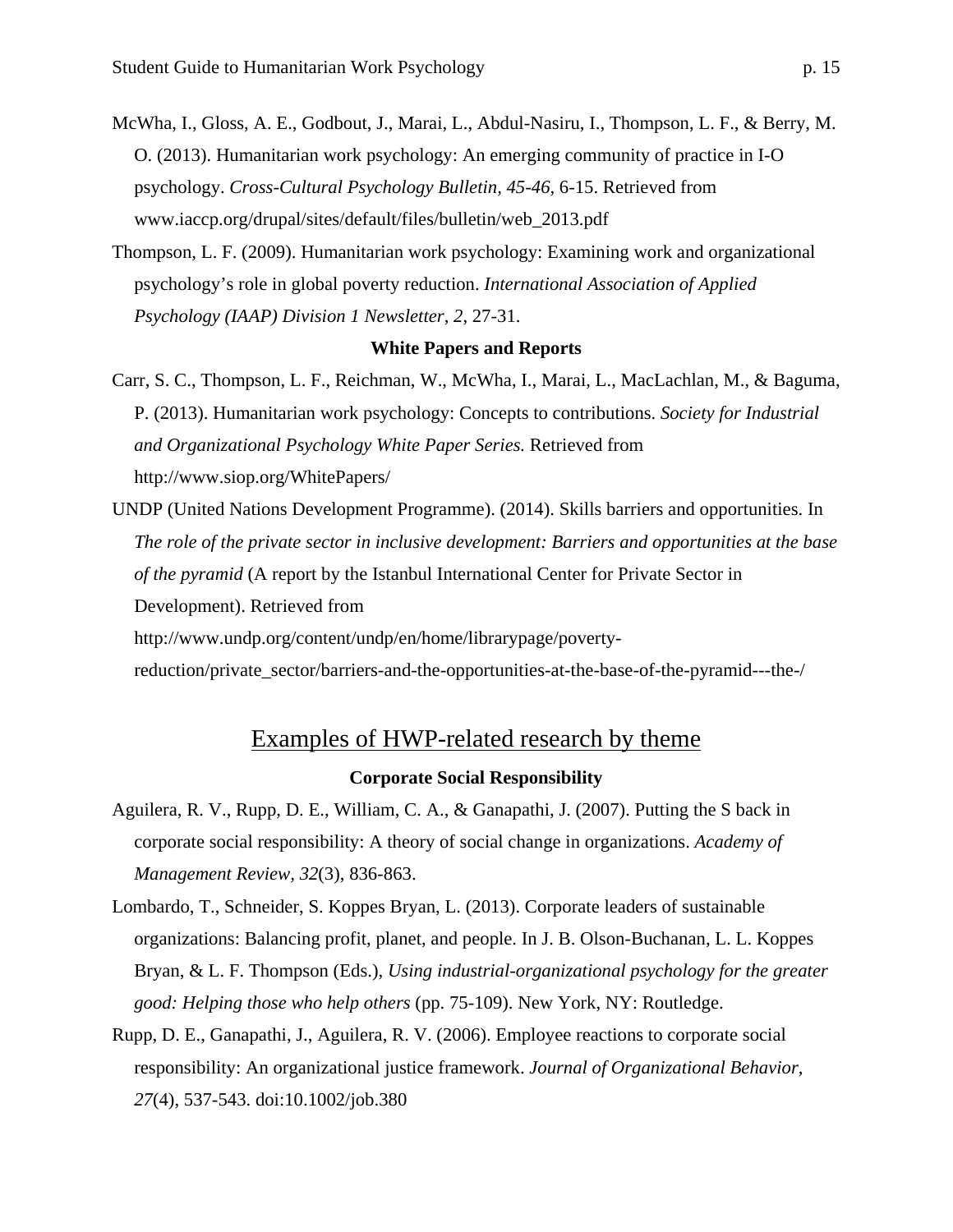#### **Diversity and Minorities**

- King, E. B., Hebl, M. R., George, J. M., & Matusik, S. F. (2010). Understanding tokenism: Antecedents and consequences of a psychological climate of gender inequity. *Journal of Management*, *36*(2), 482-510. doi:10.1177/0149206308328508
- Schein, V. E. (2003). The functions of work-related group participation for poor women in developing countries: An exploratory look. *Psychology & Developing Societies, 15*(2), 123- 142. doi: 10.1177/097133360301500202

### **Dynamics in Humanitarian/Not-for-Profit Organisations**

- Carr, S. C., McWha, I., MacLachlan, M., & Furnham, A. (2010). International-local remuneration differences across six countries: Do they undermine poverty reduction work? *International Journal of Psychology*, *45*(5), 321-340. doi:10.1080/00207594.2010.491990
- MacLachlan, M., Carr, S. C., & McAuliffe, E. (2010). *The aid triangle: Human dynamics of dominance, justice and identity*. London: Zed Books.
- McWha, I. (2011). The roles of, and relationships between, expatriates, volunteers, and local development workers. *Development in Practice*, *21*(1), p.29-40.

#### **Entrepreneurship and Economic Growth**

- Berry, M. O., Kuriansky, J., Lytle, M. C., Vistman, B., Mosisilli, S., Hlothoane, L., … Pebane, J. (2013). Entrepreneurial training for girls empowerment in Lesotho: A process evaluation of a model programme. *South African Journal of Psychology*, *43*(4), 445-458. doi:10.1177/0081246313504685
- Gielnik, M. M., & Frese, M. (2013). Applying I-O psychology to microbusiness and entrepreneurship in developing countries. In J. B. Olson-Buchanan, L. L. Koppes Bryan, & L. F. Thompson (Eds.), *Using industrial-organizational psychology for the greater good: Helping those who help others* (pp. 394-438). New York, NY: Routledge.
- Klinger, B., Khwaja, A. I., Carpio, C. (2014). Enterprising psychometrics and poverty reduction. In S. C. Carr (Ed.), *Springer Briefs in Innovations in Poverty Reduction*. London, United Kingdom: Springer.